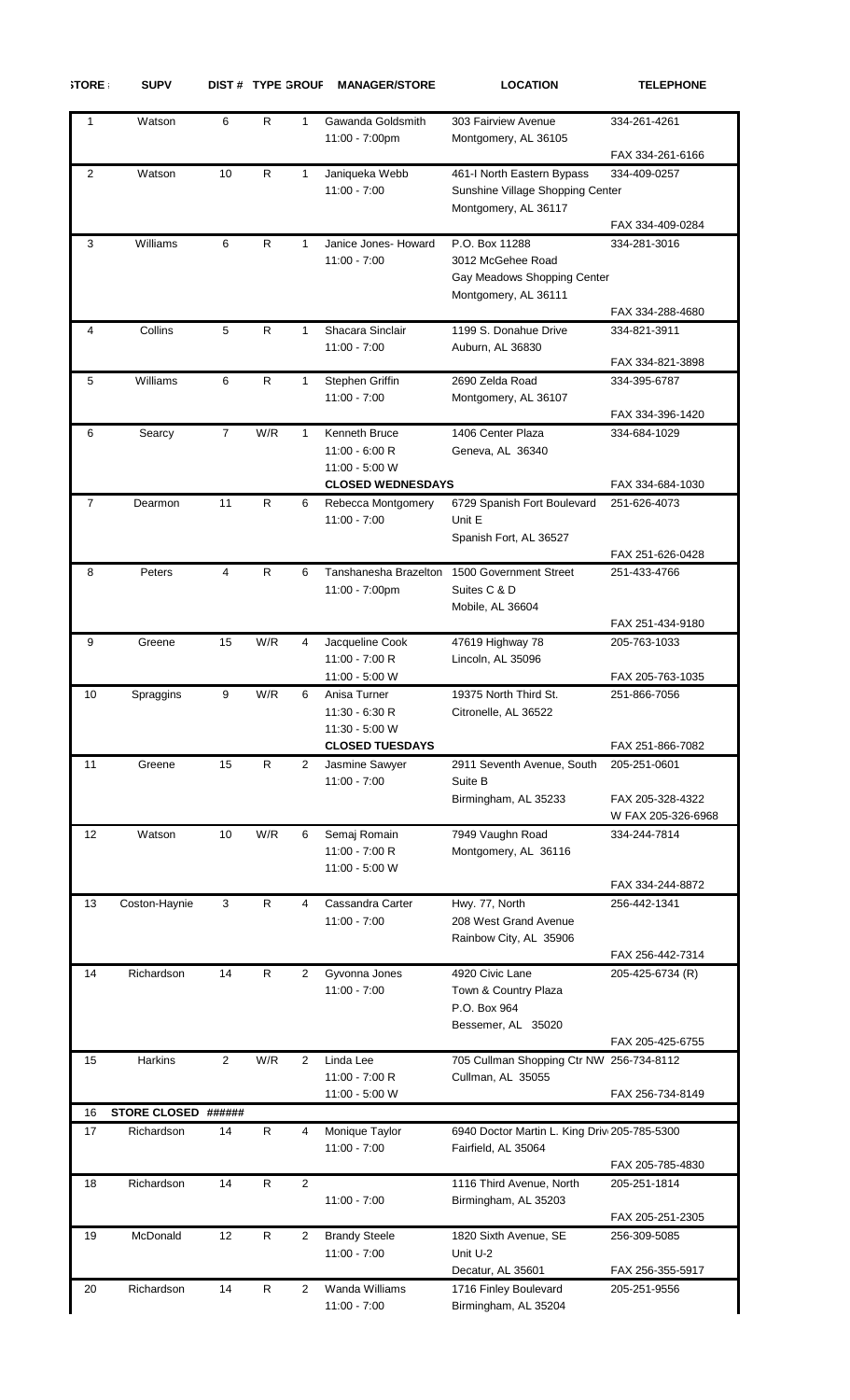|          |                                            |                  |              |                |                                    |                                              | FAX 205-252-6805                 |
|----------|--------------------------------------------|------------------|--------------|----------------|------------------------------------|----------------------------------------------|----------------------------------|
| 21       | Dearmon                                    | 11               | R            | 6              | <b>Christopher Hastings</b>        | 2200 U.S. Hwy. 98, Suites 6 & 7251-626-8470  |                                  |
|          |                                            |                  |              |                | $11:00 - 7:00$                     | Daphne, AL 36526                             |                                  |
| 22       |                                            | 3                | R            | 4              | Dale Biddle                        | 1658 Pelham Road, S.                         | FAX 251-626-8479<br>256-782-1272 |
|          | Coston-Haynie                              |                  |              |                | $11:00 - 7:00$                     | Jacksonville, AL 36265                       |                                  |
|          |                                            |                  |              |                |                                    |                                              | FAX 256-782-1276                 |
| 23       | Callaham                                   | 13               | R            | 2              | Wilhemenia Cosby                   | 4320 University Dr., NW Suite , 256-837-0744 |                                  |
|          |                                            |                  |              |                | $11:00 - 7:00$                     | Huntsville, AL 35816                         |                                  |
|          |                                            |                  |              |                |                                    |                                              | FAX 256-721-9538                 |
| 24       | Callaham                                   | 13               | $\mathsf{R}$ | $\overline{2}$ | Nicole Grimes                      | 2250 Sparkman Dr., Suite 100                 | 256-859-5779                     |
|          |                                            |                  |              |                | $11:00 - 7:00$                     | Huntsville, AL 35801                         | FAX 256-859-5915                 |
| 25       | Williams                                   | $\,6\,$          | W/R          | $\mathbf{1}$   | Vanessa Ellis                      | 634 S. Decatur Street                        | 334-834-6946 (R)                 |
|          |                                            |                  |              |                | 11:00 - 7:00 R                     | Montgomery, AL 36104                         | 334-263-5665 (W)                 |
|          |                                            |                  |              |                | 11:00 - 5:00 W                     |                                              | 334-263-5635 (W)                 |
|          |                                            |                  |              |                |                                    |                                              | FAX 334-263-7088                 |
| 26       | Richardson                                 | 14               | $\mathsf{R}$ | $\overline{2}$ | Vonsiliviaer Jackson               | 2910 Morgan Road                             | 205-428-5885                     |
|          |                                            |                  |              |                | $11:00 - 7:00$                     | Suite 138<br>Bessemer, AL 35022              |                                  |
|          |                                            |                  |              |                |                                    |                                              | FAX 205-428-5794                 |
| 27       | Greene                                     | 15               | W/R          | 6              | Dana Green                         | 32441 U.S. Hwy 280                           | 256-378-0493                     |
|          |                                            |                  |              |                | $11:00 - 7:00$                     | Childersburg, AL 35044                       |                                  |
|          |                                            |                  |              |                |                                    |                                              |                                  |
|          |                                            |                  |              |                |                                    |                                              | FAX 256-378-5871                 |
| 28       | Greene                                     | 15               | W/R          | 6              | S. Jeanine Butts<br>$11:00 - 7:00$ | 301 North Main Avenue                        | 256-249-9560                     |
|          |                                            |                  |              |                |                                    | Sylacauga, AL 35150                          | FAX 256-245-8449                 |
| 29       | Jones                                      | 1                | R            | 6              | <b>Frederick McMaster</b>          | 405 Helena Marketplace                       | 205-620-2485                     |
|          |                                            |                  |              |                | $11:00 - 7:00$                     | Helena, AL 35080                             |                                  |
|          |                                            |                  |              |                |                                    |                                              | FAX 205-620-2548                 |
| 30       | Harkins                                    | 2                | R            | 2              | LaTisha Foster                     | 2074 Springdale Lane                         | 205-808-9848                     |
|          |                                            |                  |              |                | $11:00 - 7:00$                     | Tarrant City, AL 35217                       |                                  |
|          |                                            |                  |              |                |                                    |                                              | FAX 205-808-9867                 |
| 31       | Collins                                    | 5                | R            | 1              |                                    | 1945 Opelika Road                            | 334-887-6288 (R)                 |
|          |                                            |                  |              |                | $11:00 - 7:00$                     | Auburn, AL 36830                             |                                  |
|          |                                            |                  |              |                |                                    |                                              | FAX 334-887-0961                 |
| 32       | Williams                                   | 6                | W/R          | 1              | Angie Jones                        | 2300 Marie Foster Street                     | 334-872-4523 (R)                 |
|          |                                            |                  |              |                | $11:00 - 7:00$                     | Selma, AL 36701                              | FAX 334-875-4703                 |
| 33       | Collins                                    | 5                | R            | 1              | Tamkia Royster                     | 1051 S. Fox Run Suite 101                    | 334-749-7219                     |
|          |                                            |                  |              |                | $11:00 - 7:00$                     | Opelika, AL 36801                            |                                  |
|          |                                            |                  |              |                |                                    |                                              | FAX 334-749-7976                 |
| 34       | Searcy                                     | $\overline{7}$   | W            | 1              | <b>Brenda Dasilva</b>              | 655 North Oates Street                       | 334-792-2051                     |
|          |                                            |                  |              |                | $9:00 - 5:00$                      | Dothan, AL 36303-4524                        |                                  |
|          |                                            |                  |              |                | <b>CLOSED SATURDAYS</b>            |                                              | FAX 334-793-6605                 |
| 35       | Spraggins                                  | 9                | W/R          | $\mathbf{1}$   | Hope Craig<br>$11:00 - 6:00 R$     | 309 South Hamburg Street<br>Butler, AL 36904 | 205-459-2207                     |
|          |                                            |                  |              |                | 11:00 - 5:00 W                     |                                              | FAX 205-459-2202                 |
| 36       | Searcy                                     | $\overline{7}$   | W/R          | $\mathbf 1$    | Tom Floyd                          | 17994 U.S. Hwy 431                           | 334-693-2810                     |
|          |                                            |                  |              |                | $11:00 - 6:00 R$                   | Headland, AL 36345                           |                                  |
|          |                                            |                  |              |                | 11:00 - 5:00 W                     |                                              |                                  |
|          |                                            |                  |              |                | <b>CLOSED WEDNESDAYS</b>           |                                              | FAX 334-693-3864                 |
| 37<br>38 | STORE CLOSED ######<br>STORE CLOSED ###### |                  |              |                |                                    |                                              |                                  |
| 39       | Harkins                                    | 2                | R            | 2              | <b>Barry Bevis</b>                 | 1873-C Gadsden Hwy. (Trussvil 205-661-3595   |                                  |
|          |                                            |                  |              |                | $11:00 - 7:00$                     | Birmingham, AL 35235                         |                                  |
|          |                                            |                  |              |                |                                    |                                              | FAX 205-661-3597                 |
| 40       | Searcy                                     | $\boldsymbol{7}$ | W/R          | 1              | Kevin Dean                         | P. O. Box 295                                | 334-222-4715                     |
|          |                                            |                  |              |                | 11:00 - 7:00 R                     | 1915 East Three Notch Street                 |                                  |
|          |                                            |                  |              |                | 11:00 - 5:00 W                     | Andalusia, AL 36420                          | FAX 334-222-5023                 |
| 41       | Dearmon                                    | 11               | W/R          | 6              | Michele Brown                      | 808 N. Main Street                           | 251-368-1952                     |
|          |                                            |                  |              |                | 11:00 - 7:00 R                     | Atmore, AL 36502                             |                                  |
|          |                                            |                  |              |                | 11:00 - 5:00 W                     |                                              | FAX 251-368-1962                 |
| 42       | Dearmon                                    | 11               | W/R          | 1              | Amy Walton                         | 2646 Douglas Avenue                          | 251-809-1280                     |
|          |                                            |                  |              |                | $11:00 - 7:00$                     | Brewton, AL 36426                            |                                  |
|          |                                            |                  |              |                | 11:00 - 5:00 W                     |                                              | FAX 251-867-1901                 |
| 43       | Dearmon                                    | 11               | W/R          | 6              | Sharon Hays                        | 221 North McKenzie Street                    | 251-943-7611                     |
|          |                                            |                  |              |                | 11:00 - 7:00 R                     | Foley, AL 36535                              |                                  |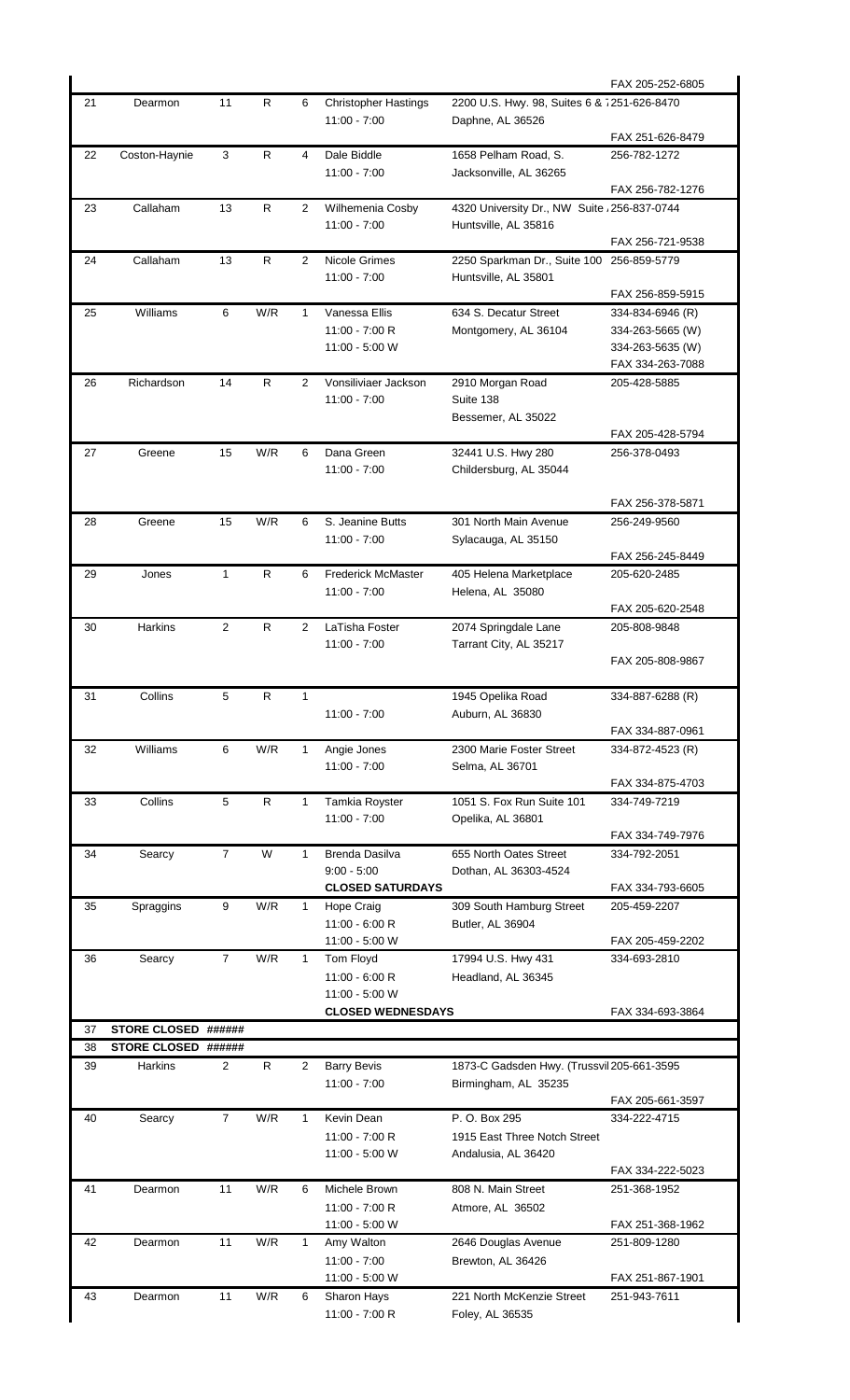|    |                     |                |              |              | 11:00 - 5:00 W                       |                                              | FAX 251-943-3824 |
|----|---------------------|----------------|--------------|--------------|--------------------------------------|----------------------------------------------|------------------|
| 44 | Richardson          | 14             | W/R          | 2            | Anthony Ilarraza                     | 4330 Highway 78 East                         | 205-221-7180     |
|    |                     |                |              |              | $11:00 - 7:00$                       | Suite 100                                    |                  |
|    |                     |                |              |              | 11:00 - 5:00 W                       | Jasper, AL 35501                             | FAX 205-221-3718 |
| 45 | Callaham            | 13             | R            | 2            |                                      | 11700 S. Memorial Pkwy. SW                   | 256-883-0722     |
|    |                     |                |              |              | $11:00 - 7:00$                       | Suite E                                      |                  |
|    |                     |                |              |              |                                      | Huntsville, AL 35803                         | FAX 256-883-1313 |
| 46 | Jones               | $\mathbf{1}$   | W/R          | 4            | Ashlie N. Marshall                   | 1684 Seventh Street                          | 205-755-9375     |
|    |                     |                |              |              | 11:00 - 7:00 R                       | Highway 31, South                            |                  |
|    |                     |                |              |              | 11:00 - 5:00 W                       | Clanton, AL 35045                            |                  |
|    |                     |                |              |              |                                      |                                              | FAX 205-755-3246 |
| 47 | STORE CLOSED ###### |                |              |              |                                      |                                              |                  |
| 48 | McDonald            | 12             | R.           | 2            | Asa Jackson<br>11:00 - 7:00          | 8505 Madison Blvd.<br>Madison, AL 35758      | 256-464-5901     |
|    |                     |                |              |              |                                      |                                              | FAX 256-464-6585 |
| 49 | Williams            | 6              | W/R          | 1            | Michael Lingo                        | 1400 U.S. Hwy. 231, S.                       | 334-808-1430     |
|    |                     |                |              |              | 11:00 - 7:00 R                       | Troy, AL 36081                               |                  |
|    |                     |                |              |              | 11:00 - 5:00 W                       |                                              | FAX 334-808-1435 |
| 50 | Collins             | 5              | W/R          | $\mathbf{1}$ |                                      | 901 E. Highway 280 Bypass                    | 334-298-1550     |
|    |                     |                |              |              | 11:00 - 7:00 (EST) R                 | Phenix City, AL 36867                        |                  |
|    |                     |                |              |              | 11:00 - 5:00 (EST) W                 |                                              | FAX 334-297-0447 |
| 51 | Searcy              | $\overline{7}$ | W/R          | 1            | Morrie Lynn                          | 1624 South Eufaula Ave.                      | 334-687-3301     |
|    |                     |                |              |              | 11:00 - 7:00 R<br>11:00 - 5:00 W     | Eufaula, AL 36027                            |                  |
|    |                     |                |              |              |                                      |                                              | FAX 334-687-6605 |
| 52 | Collins             | 5              | W/R          | $\mathbf{1}$ | Kaneatra Parham                      | 138 North Prairie Street                     | 334-738-2900     |
|    |                     |                |              |              | $11:00 - 7:00$                       | Union Springs, AL 36089                      |                  |
|    |                     |                |              |              | 11:00 - 5:00 W                       |                                              | FAX 334-738-2885 |
| 53 | McDonald            | 12             | W/R          | 2            | Amy Archuletta                       | 8115 Hwy. 72 W.                              | 256-830-9345 (R) |
|    |                     |                |              |              | 11:00 - 7:00 R                       | Madison, AL 35758                            | 256-830-1063 (W) |
|    |                     |                |              |              | 11:00 - 5:00 W                       |                                              | FAX 256-726-6818 |
| 54 | <b>McKinstry</b>    | 8              | W/R          | 1            | $11:00 - 6:00 R$                     | P. O. Box 324                                | 334-683-8263     |
|    |                     |                |              |              | 11:00 - 5:00 W                       | 423 Washington Street<br>Marion, AL 36756    |                  |
|    |                     |                |              |              |                                      |                                              |                  |
|    |                     |                |              |              | <b>CLOSED WEDNESDAYS</b>             |                                              | FAX 334-683-4404 |
| 55 | Greene              | 15             | R.           | 2            | <b>Timothy Kelley</b>                | 201 Rele Street                              | 205-414-3087     |
|    |                     |                |              |              | $11:00 - 7:00$                       | Mountain Brook, AL 35223                     |                  |
|    |                     |                |              |              |                                      |                                              | FAX 205-414-3091 |
| 56 | McKinstry           | 8              | W/R          | 1            | Justina White                        | 123 Tuscaloosa Street                        | 205-372-2923     |
|    |                     |                |              |              | $10:00 - 6:00 R$                     | Eutaw, AL 35462                              |                  |
|    |                     |                |              | 4            | 10:00 - 5:00 W                       |                                              | FAX 205-372-9271 |
| 57 | Greene              | 15             | R            |              | $11:00 - 6:00 R$                     | 88997 Highway 9<br>Lineville, AL 36266       | 256-396-0675     |
|    |                     |                |              |              | <b>CLOSED TUESDAYS</b>               |                                              | FAX 256-396-0676 |
| 58 | Jones               | $\mathbf{1}$   | R            | 6            | Katie Cuthbert                       | 3232 Galleria Circle, Suite 110 205-989-3386 |                  |
|    |                     |                |              |              | $10:00 - 8:00$                       | Hoover, AL 35244                             |                  |
|    |                     |                |              |              |                                      |                                              | FAX 205-403-2812 |
|    |                     |                |              |              |                                      |                                              |                  |
| 59 | Watson              | 10             | W/R          | 4            | Jennifer Stanfield<br>11:00 - 7:00 R | 719 E. Main Street                           | 334-361-2029     |
|    |                     |                |              |              | 11:00 - 5:00 W                       | Prattville, AL 36066                         | FAX 334-361-2076 |
| 60 | Spraggins           | 9              | W/R          | $\mathbf{1}$ | Teretha Richardson                   | 720 North Washington Street                  | 205-652-2212     |
|    |                     |                |              |              | 11:00 - 7:00 R                       | Unit B                                       |                  |
|    |                     |                |              |              | 11:00 - 5:00 W                       | Livingston, AL 35470                         |                  |
|    |                     |                |              |              |                                      |                                              | FAX 205-652-4321 |
| 61 | Spraggins           | 9              | $\mathsf{R}$ | 6            | Carolyn Beran<br>$11:00 - 7:00$      | 710-A Industrial Parkway                     | 251-675-5123     |
|    |                     |                |              |              |                                      | Saraland, AL 36571                           | FAX 251-679-0217 |
|    |                     |                |              |              |                                      |                                              |                  |
| 62 | Peters              | 4              | R            | 6            | LaTonja Powe                         | 5015 Cottage Hill Road                       | 251-602-1937     |
|    |                     |                |              |              | $11:00 - 7:00$                       | Mobile, AL 36609                             |                  |
|    |                     |                |              |              |                                      |                                              | FAX 251-662-1165 |
| 63 | Watson              | 10             | $\mathsf{R}$ | 1            | <b>Tabitha Ellis</b>                 | 9563 Vaughn Road                             | 334-215-1367     |
|    |                     |                |              |              | $12:00 - 7:00$                       | Pike Road, AL 36064                          | FAX 334-215-1389 |
| 64 | <b>STORE CLOSED</b> | ######         |              |              |                                      |                                              |                  |
| 65 | Peters              | 4              | R            | 6            | Joseph Strong                        | 312 Schillinger Road, S.                     | 251-633-9778     |
|    |                     |                |              |              | $11:00 - 7:00$                       | Suite H & L                                  |                  |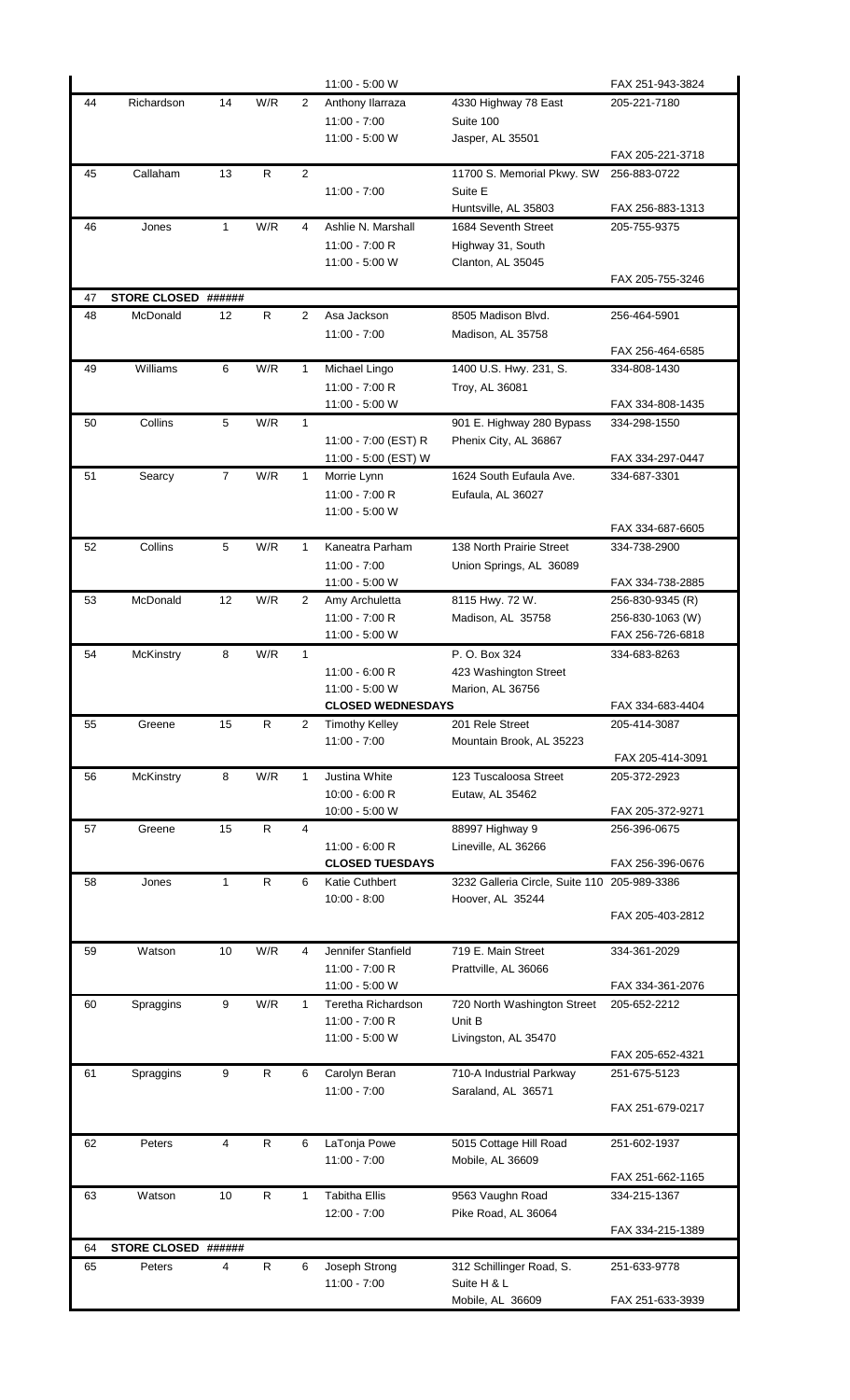| 66 | McDonald            | 12             | W/R          | 2              | Jinny Richardson                | 2500 Woodward Avenue                                             | 256-383-7759 (R) |
|----|---------------------|----------------|--------------|----------------|---------------------------------|------------------------------------------------------------------|------------------|
|    |                     |                |              |                | 11:00 - 7:00 R                  | Muscle Shoals, AL 35661                                          | 256-314-4647 (W) |
|    |                     |                |              |                | 11:00 - 5:00 W                  |                                                                  | FAX 256-381-7971 |
| 67 | Dearmon             | 11             | W/R          | 6              | Sonya Collins                   | 160 Baldwin Square                                               | 251-928-9700 (R) |
|    |                     |                |              |                | $10:00 - 8:00 R$                | Fairhope, AL 36532                                               | 251-928-8754     |
|    |                     |                |              |                | 10:00 - 5:00 W                  |                                                                  |                  |
|    |                     |                |              |                |                                 |                                                                  | FAX 251-990-8559 |
|    |                     |                |              |                |                                 |                                                                  |                  |
| 68 | Greene              | 15             | W/R          | 4              | Lucky Shepard                   | 719 E. Battle Street Suite A                                     | 256-480-5713     |
|    |                     |                |              |                | 11:00 - 7:00 R                  | Talladega, AL 35160                                              |                  |
|    |                     |                |              |                | 11:00 - 5:00 W                  |                                                                  | FAX 256-480-5736 |
| 69 | Callaham            | 13             | W/R          | 6              | David Gilley                    | 11973 Highway 431, South                                         | 256-894-7953 (R) |
|    |                     |                |              |                | 11:00 - 7:00 R                  | Guntersville, AL 35976                                           |                  |
|    |                     |                |              |                | 11:00 - 5:00 W                  |                                                                  | FAX 256-894-7956 |
| 70 | Harkins             | $\overline{2}$ | ${\sf R}$    | 2              | Donna Speights                  | 9162 Parkway East                                                | 205-833-0667     |
|    |                     |                |              |                | $10:00 - 6:00$                  | Birmingham, AL 35206 (Roebuck)                                   |                  |
|    |                     |                |              |                |                                 |                                                                  | FAX 205-833-5973 |
| 71 | Searcy              | $\overline{7}$ | W/R          | 1              | <b>Russell White</b>            | P. O. Box 84                                                     | 334-775-8844     |
|    |                     |                |              |                | $11:00 - 6:00 R$                | 116 Eufaula Avenue                                               |                  |
|    |                     |                |              |                | 11:00 - 5:00 W                  | Clayton, AL 36016                                                |                  |
|    |                     |                |              |                | OPEN TUESDAY, FRIDAY & SATURDAY |                                                                  | FAX 334-775-3805 |
| 72 | Watson              | 10             | R            | 5              | Laura Jackson                   | 8739 EastChase Parkway                                           | 334-215-8235     |
|    |                     |                |              |                | $11:00 - 7:00$                  | Montgomery, AL 36117                                             |                  |
|    |                     |                |              |                |                                 |                                                                  |                  |
|    |                     |                |              |                |                                 |                                                                  | FAX 334-215-8297 |
| 73 | Dearmon             | 11             | W/R          | 6              | <b>Celeste Stanley</b>          | 804 U.S. Highway 31, South                                       | 251-937-9293     |
|    |                     |                |              |                | 11:00 - 7:00 R                  | Bay Minette, AL 36507                                            |                  |
|    |                     |                |              |                | 11:00 - 5:00 W                  |                                                                  | FAX 251-580-0144 |
| 74 | McDonald            | 12             | R            | $\overline{c}$ | Greg Atchley                    | 508 East Second Street                                           | 256-386-7026     |
|    |                     |                |              |                | $12:00 - 7:00$                  | Sheffield, AL 35660                                              |                  |
|    |                     |                |              |                |                                 |                                                                  | FAX 256-383-9068 |
| 75 | Spraggins           | 9              | W/R          | 6              | Tracy Woodyard                  | 4405 N. College Ave. Ste A                                       | 251-246-4832     |
|    |                     |                |              |                | 11:00 - 7:00 R                  | Jackson, AL 36545                                                |                  |
|    |                     |                |              |                | 11:00 - 5:00 W                  |                                                                  | FAX 251-246-6897 |
| 76 | Coston-Haynie       | 3              | W/R          | 4              | Phyllis Whatley                 | 163 Plaza Lane                                                   | 256-832-2803     |
|    |                     |                |              |                | 11:00 - 7:00 R                  | Oxford, AL 36203                                                 |                  |
|    |                     |                |              |                | 11:00 - 5:00 W                  |                                                                  | FAX 256-832-2439 |
|    |                     |                | R            |                |                                 |                                                                  |                  |
| 77 | Callaham            | 13             |              | 2              | Sandra Woods                    | 700-A Pratt Avenue, NW                                           | 256-539-9405     |
|    |                     |                |              |                | $10:00 - 8:00$                  | Huntsville, AL 35801                                             |                  |
|    |                     |                |              |                |                                 |                                                                  | FAX 256-551-1076 |
| 78 | Greene              | 15             | W/R          | 4              |                                 | 138 Village Lane                                                 | 256-357-0053     |
|    |                     |                |              |                | $11:00 - 6:00 R$                | Wedowee, AL 36278                                                |                  |
|    |                     |                |              |                | 11:00 - 5:00 W                  |                                                                  |                  |
|    |                     |                |              |                | <b>CLOSED WEDNESDAYS</b>        |                                                                  | FAX 256-357-0056 |
| 79 | Watson              | 10             | W/R          | 4              | <b>Edward Adams</b>             | 3569 Highway 14                                                  | 334-285-0566     |
|    |                     |                |              |                | 11:00 - 7:00 R                  | Millbrook, AL 36054                                              |                  |
|    |                     |                |              |                | 11:00 - 5:00 W                  |                                                                  | FAX 334-285-0591 |
| 80 | Greene              | 15             | $\mathsf{R}$ | 2              | Teonya Gooden                   | 5275 US Hwy 280, South                                           | 205-995-2409     |
|    |                     |                |              |                | $11:00 - 7:00$                  | Suite 115                                                        |                  |
|    |                     |                |              |                |                                 | Birmingham, AL 35242                                             |                  |
|    |                     |                |              |                |                                 |                                                                  | FAX 205-995-2931 |
| 81 | STORE CLOSED ###### |                |              |                |                                 |                                                                  |                  |
| 82 | McKinstry           | 8              | R            | 1              |                                 | Jazmine Sledge-McCool 5550 McFarland Blvd., Ste 300 205-333-2527 |                  |
|    |                     |                |              |                | $11:00 - 7:00$                  | Northport, AL 35476                                              |                  |
|    |                     |                |              |                |                                 |                                                                  | FAX 205-333-8456 |
|    |                     |                |              |                |                                 |                                                                  |                  |
| 83 | Richardson          | 14             | R            | 2              | Geneva Cameron                  | 2910 Allison Bonnett                                             | 205-744-0822     |
|    |                     |                |              |                | $11:00 - 7:00$                  | Memorial Drive, Suite 100                                        |                  |
|    |                     |                |              |                |                                 | Hueytown, AL 35023                                               | FAX 205-744-4385 |
| 84 | Peters              | $\overline{4}$ | R            | 6              | Dana Riddle                     | 3974 Government Boulevard                                        | 251-666-0642     |
|    |                     |                |              |                | $10:00 - 8:00$                  | Mobile, AL 36693                                                 |                  |
|    |                     |                |              |                |                                 |                                                                  | FAX 251-602-0887 |
| 85 | Spraggins           | 9              | W/R          | 6              |                                 | 325 North Craft Hwy Suite A                                      | 251-456-7333 R   |
|    |                     |                |              |                | 11:00 - 7:00 R                  | Chickasaw, AL 36611                                              | 251-457-0002 W   |
|    |                     |                |              |                | 11:00 - 5:00 W                  |                                                                  | FAX 251-457-0037 |
| 86 | Peters              | 4              | R            | 6              | LaTisa Burroughs                | 2453-B Old Shell Road                                            | 251-478-3209     |
|    |                     |                |              |                | $11:00 - 7:00$                  | Mobile, AL 36607                                                 |                  |
|    |                     |                |              |                |                                 |                                                                  | FAX 251-478-3076 |
| 87 |                     | $\overline{4}$ | W/R          |                | <b>Toccara Rembert</b>          |                                                                  |                  |
|    | Peters              |                |              | 6              |                                 | 5832 Highway 90 West                                             | 251-653-2419 R   |
|    |                     |                |              |                | 11:00 - 7:00 R                  | Theodore, AL 36582                                               | 251-653-0598 W   |
|    |                     |                |              |                |                                 |                                                                  |                  |
|    |                     |                |              |                | 11:00 - 5:00 W                  |                                                                  | FAX 251-653-6397 |
| 89 | Searcy              | $\overline{7}$ | R            | 1              | LaTravia Horn                   | 2115 East Main Street Suite 7                                    | 334-793-1224     |
|    |                     |                |              |                | $11:00 - 7:00$                  | Dothan, AL 36301                                                 | FAX 334-793-1229 |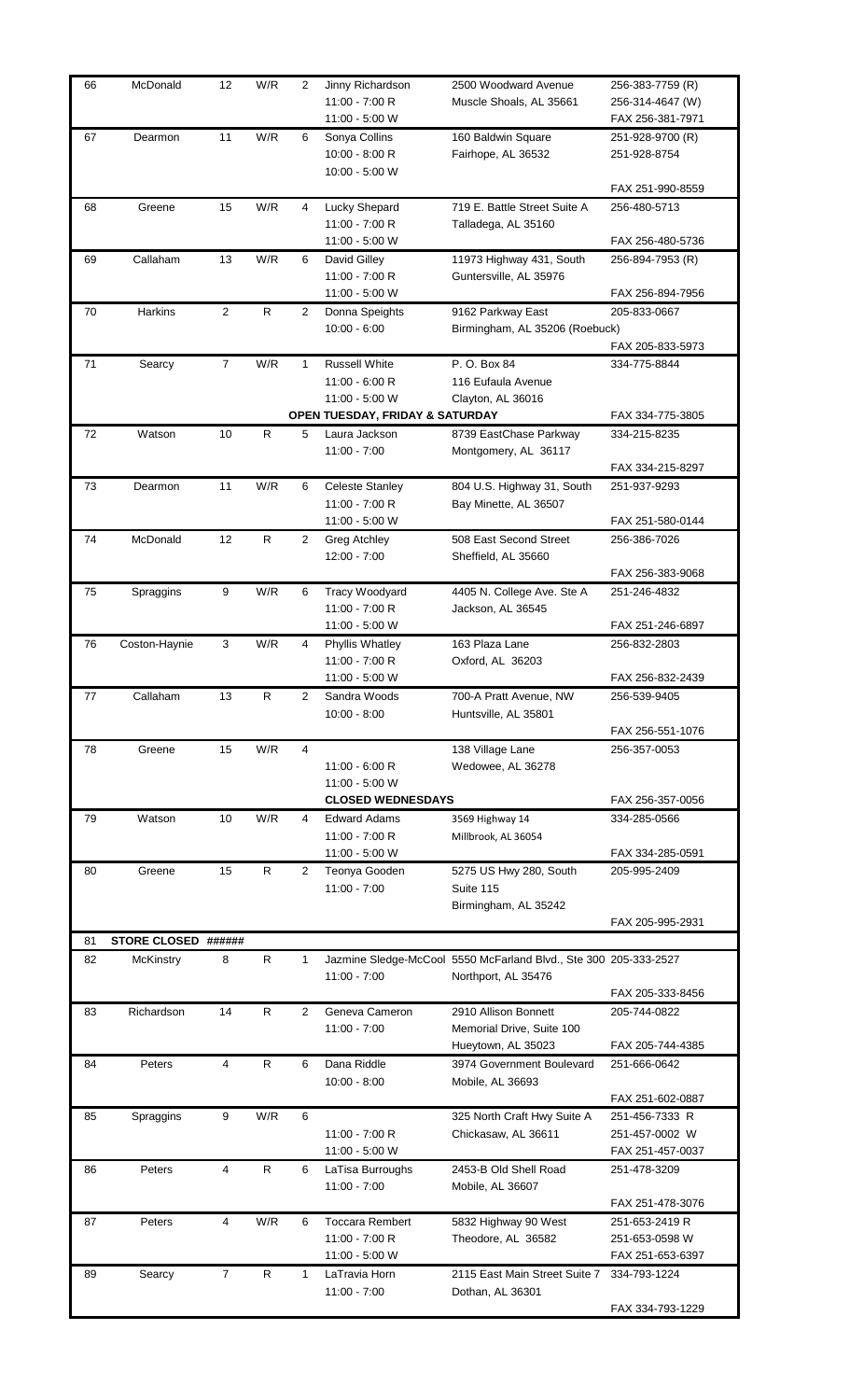| 90        | Callaham                                   | 13               | R         | $\overline{2}$ | $11:00 - 7:00$                     | 7500 S. Memorial Parkway<br><b>Unit 107</b><br>Huntsville, AL 35802 | 256-883-6949                     |
|-----------|--------------------------------------------|------------------|-----------|----------------|------------------------------------|---------------------------------------------------------------------|----------------------------------|
|           |                                            |                  |           |                |                                    |                                                                     | FAX 256-883-9915                 |
| 91        | STORE CLOSED ######                        |                  |           |                |                                    |                                                                     |                                  |
| 92        | Jones                                      | 1                | R         | 4              | Ashleigh Coulter<br>$11:00 - 7:00$ | 5180 Caldwell Mill Rd Ste 208<br>Hoover, AL 35244                   | 205-995-9397<br>FAX 205-995-9653 |
| 93        | Spraggins                                  | 9                | R         | 6              | Gigi Winborn                       | 4745 St. Stephens Road                                              | 251-330-1017                     |
|           |                                            |                  |           |                | $11:00 - 7:00$                     | Eight Mile, AL 36613                                                | FAX 251-330-1026                 |
| 94        | Coston-Haynie                              | 3                | R         | 4              | Kelly Roberts                      | 2498 US Highway 431                                                 | 256-236-7875                     |
|           |                                            |                  |           |                | $11:00 - 7:00$                     | Anniston, AL 36206                                                  | FAX 256-236-7901                 |
| 95        | McDonald                                   | 12               | W/R       | $\overline{2}$ | Eric McDonald                      | 1203 Courtyard Circle                                               | 256-308-0476 (R)                 |
|           |                                            |                  |           |                | 11:00 - 7:00 R                     | Suite 1                                                             |                                  |
|           |                                            |                  |           |                | 11:00 - 5:00 W                     | Decatur, AL 35603                                                   |                                  |
|           | Collins                                    | 5                | W/R       |                |                                    |                                                                     | FAX 256-308-0478                 |
| 96        |                                            |                  |           | 1              | Mary Leonard<br>11:00 - 7:00 R     | 209-D West MLK Highway<br>Tuskegee, AL 36083                        | 334-727-0983                     |
|           |                                            |                  |           |                | 11:00 - 5:00 W                     |                                                                     | FAX 334-727-6907                 |
| 97        | Callaham                                   | 13               | ${\sf R}$ | 2              |                                    | 5584 Hwy. 431, South                                                | 256-288-0074                     |
|           |                                            |                  |           |                | $11:00 - 7:00$                     | Brownsboro, AL 35741                                                | FAX 256-533-0303                 |
| 98        | Jones                                      | 1                | R         | 2              | Lakeshia Oliver                    | Park South Plaza Shopping Ctr 205-823-1774                          |                                  |
|           |                                            |                  |           |                | $11:00 - 7:00$                     | 1425 Montgomery Hwy                                                 |                                  |
|           |                                            |                  |           |                |                                    | Suites 161 & 167                                                    |                                  |
|           |                                            |                  |           |                |                                    | Vestavia Hills, AL 35216                                            |                                  |
|           |                                            |                  |           |                |                                    |                                                                     | FAX 205-823-1988                 |
| 99<br>100 | <b>STORE CLOSED</b><br><b>STORE CLOSED</b> | ######<br>###### |           |                |                                    |                                                                     |                                  |
| 101       | Collins                                    | 5                | W/R       | 4              | <b>Teresa Towns</b>                | 3044 Highway 280                                                    | 256-234-3306                     |
|           |                                            |                  |           |                | 11:00 - 7:00 R                     | Alexander City, AL 35010                                            |                                  |
|           |                                            |                  |           |                | 11:00 - 5:00 W                     |                                                                     | FAX 256-234-3528                 |
| 102       | McKinstry                                  | 8                | R         | 1              | Kashala McKinstry                  | 3420 McFarland Blvd., E.                                            | 205-553-8009                     |
|           |                                            |                  |           |                | $11:00 - 7:00$                     | Tuscaloosa, AL 35405                                                |                                  |
|           |                                            |                  |           |                |                                    |                                                                     | FAX 205-553-6594                 |
| 103       | Coston-Haynie                              | 3                | W/R       | 4              | Debbie Brown<br>$11:00 - 6:00 R$   | P. O. Box 26                                                        | 205-594-7111                     |
|           |                                            |                  |           |                | 11:00 - 5:00 W                     | 35775 U.S. Hwy. 231<br>Ashville, AL 35953                           |                                  |
|           |                                            |                  |           |                | <b>CLOSED TUESDAYS</b>             |                                                                     | FAX 205-594-5720                 |
| 104       | Greene                                     | 15               | W/R       | 4              | Latonya George                     | 2111 Martin Street, South                                           | 205-338-3979                     |
|           |                                            |                  |           |                | 11:00 - 7:00 R                     | Pell City, AL 35128                                                 |                                  |
|           |                                            |                  |           |                | 11:00 - 5:00 W                     |                                                                     | FAX 205-338-6409                 |
| 105       | Dearmon                                    | 11               | R         | 6              | Jennifer Jeter                     | 30500 Alabama Hwy 181                                               | 251-626-9116                     |
|           |                                            |                  |           |                | $11:00 - 7:00$                     | <b>Unit 206</b>                                                     |                                  |
|           |                                            |                  |           |                |                                    | Spanish Fort, AL 36527                                              | FAX 251-621-3237                 |
| 106       | <b>STORE CLOSEI ######</b>                 |                  |           |                |                                    |                                                                     |                                  |
| 107       | Harkins                                    | 2                | W/R       | 2              | <b>Bruce DeVries</b>               | 300 Springville Station                                             | 205-467-2534                     |
|           |                                            |                  |           |                | $11:30 - 6:30 R$                   | Suite 100                                                           |                                  |
|           |                                            |                  |           |                | 11:30 - 5:00 W                     | Springville, AL 35146                                               |                                  |
|           |                                            |                  |           |                |                                    |                                                                     | FAX 205-467-2883                 |
| 108       | Searcy                                     | $\overline{7}$   | R         | 1              | Steve Crosby<br>$11:00 - 7:00$     | 2371 Murphy Mill Rd., Suite 2<br>Dothan, AL 36303-1599              | 334-792-8745                     |
|           |                                            |                  |           |                |                                    |                                                                     | FAX 334-671-4936                 |
| 109       | Richardson                                 | 14               | R         | 2              | Lolita Riggins                     | P. O. Box 624                                                       | 205-808-9815                     |
|           |                                            |                  |           |                | $11:00 - 7:00$                     | 1727 Decatur Highway, Suite B                                       |                                  |
|           |                                            |                  |           |                |                                    | Fultondale, AL 35068                                                | FAX 205-808-9807                 |
| 110       | Collins                                    | 5                | W/R       | 4              | James Cary                         | 423 Gilmer Ave.                                                     | 334-283-3350                     |
|           |                                            |                  |           |                | 11:00 - 7:00 R                     | Tallassee, AL 36078                                                 |                                  |
|           |                                            |                  |           |                | 11:00 - 5:00 W                     |                                                                     | FAX 334-283-3351                 |
| 111       | Jones                                      | $\mathbf{1}$     | R         | 2              | Dierdre Davis                      | 261 W. Valley Ave.                                                  | 205-941-1719                     |
|           |                                            |                  |           |                | $11:00 - 7:00$                     | Homewood, AL 35209                                                  |                                  |
| 112       | Williams                                   | 6                | W/R       | 1              |                                    | P. O. Box 403                                                       | FAX 205-941-1932<br>334-548-2113 |
|           |                                            |                  |           |                | $11:00 - 6:00$ R                   | 110 Commerce Street South                                           |                                  |
|           |                                            |                  |           |                | 11:00 - 5:00 W                     | Hayneville, AL 36040                                                |                                  |
|           |                                            |                  |           |                | OPEN TUESDAY, FRIDAY & SATURDAY    |                                                                     | FAX 334-548-2812                 |
| 113       | Williams                                   | 6                | W/R       | 1              | Annette Wilkerson                  | 17 Claiborne Street                                                 | 334-682-4485                     |
|           |                                            |                  |           |                | 11:00 - 7:00 R                     | Camden, AL 36726                                                    |                                  |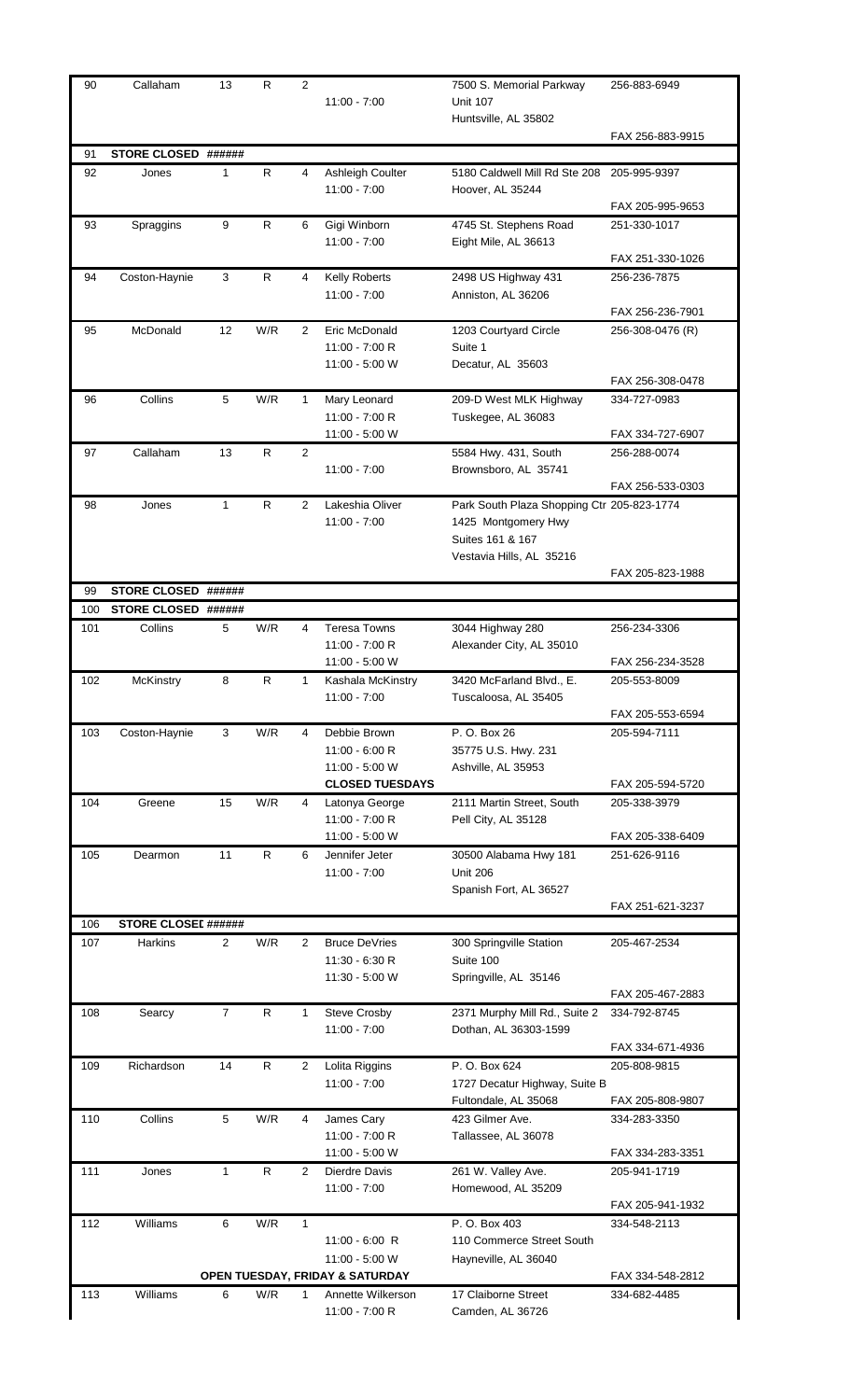|     |                            |                |              |              | 11:00 - 5:00 W                           |                                             | FAX 334-682-5407                 |
|-----|----------------------------|----------------|--------------|--------------|------------------------------------------|---------------------------------------------|----------------------------------|
| 114 | <b>STORE CLOSEL ######</b> |                |              |              |                                          |                                             |                                  |
| 115 | McKinstry                  | 8              | W/R          | $\mathbf{1}$ | Vanessa Minor                            | 633 Tuscaloosa St.                          | 334-624-8569                     |
|     |                            |                |              |              | 10:00 - 6:00 R                           | Town & Country Shopping Center              |                                  |
|     |                            |                |              |              | 10:00 - 5:00 W                           | Greensboro, AL 36744                        | FAX 334-624-0227                 |
| 116 | Spraggins                  | 9              | W/R          | 1            | Elaine Johnson<br>11:00 - 7:00 R         | 1313 Highway 80, East                       | 334-289-1757                     |
|     |                            |                |              |              | 11:00 - 5:00 W                           | Demopolis, AL 36732                         | FAX 334-289-1269                 |
| 117 | STORE CLOSED ######        |                |              |              |                                          |                                             |                                  |
| 118 | Watson                     | 10             | R            | 4            | <b>Steven Brooks</b>                     | 1789 Hwy. 14 East                           | 334-365-2821                     |
|     |                            |                |              |              | $11:00 - 7:00$                           | Prattville, AL 36066                        |                                  |
|     |                            |                |              |              |                                          |                                             | FAX 334-365-4162                 |
| 119 | Searcy                     | $\overline{7}$ | W/R          | $\mathbf 1$  | Angela Horsley                           | 1177 Andrews Avenue, Ste. C                 | 334-774-4312                     |
|     |                            |                |              |              | 11:00 - 7:00 R                           | Ozark, AL 36360                             |                                  |
|     |                            |                |              |              | 11:00 - 5:00 W                           |                                             | FAX 334-774-4916                 |
| 120 | Searcy                     | $\overline{7}$ | W/R          | 1            | Tara Jackson                             | 680 South Daleville Avenue                  | 334-598-3114                     |
|     |                            |                |              |              | 11:00 - 6:00 R                           | Daleville, AL 36322                         |                                  |
|     |                            |                |              |              | 11:00 - 5:00 W                           |                                             | FAX 334-598-6616                 |
| 121 | Jones                      | $\mathbf{1}$   | R            | 6            | <b>Michelle Meeves</b>                   | 217 West College Street                     | 205-669-0903                     |
|     |                            |                |              |              | $11:00 - 6:00$                           | Columbiana, AL 35051                        |                                  |
|     |                            |                |              |              | <b>CLOSED TUESDAYS</b>                   |                                             | FAX 205-669-3422                 |
| 122 | Coston-Haynie              | 3              | R            | 4            | <b>Brent Ragan</b><br>$11:30 - 6:30$     | 605 Gilbert Ferry Road<br>Attalla, AL 35954 | 256-538-5033                     |
|     |                            |                |              |              |                                          |                                             | FAX 256-538-5051                 |
| 123 | Williams                   | 6              | W/R          | 1            | <b>Demond Powell</b>                     | P. O. Box 15                                | 251-578-2158                     |
|     |                            |                |              |              | 11:00 - 7:00 R                           | 100 Hillcrest Drive                         |                                  |
|     |                            |                |              |              | 11:00 - 5:00 W                           | Evergreen, AL 36401                         |                                  |
|     |                            |                |              |              |                                          |                                             | FAX 251-578-2163                 |
| 124 | Searcy                     | $\overline{7}$ | W/R          | $\mathbf{1}$ | <b>Starr Anglin</b>                      | 607-E Boll Weevil Circle                    | 334-308-9344                     |
|     |                            |                |              |              | 11:00 - 7:00 R                           | Enterprise, AL 36330                        |                                  |
|     |                            |                |              |              | 11:00 - 5:00 W                           |                                             |                                  |
|     |                            |                |              |              |                                          |                                             | FAX 334-308-9345                 |
| 125 | Jones                      | 1              | W/R          | 6            | Alfie N. Nevett                          | 3511C Pelham Pkwy.                          | 205-621-8572 (R)                 |
|     |                            |                |              |              | 11:00 - 7:00 R                           | Pelham, AL 35124                            | 205-664-0585 (W)                 |
|     |                            |                |              |              | 11:00 - 5:00 W                           |                                             | FAX 205-621-4013                 |
| 126 | Searcy                     | 7              | R            | 1            | <b>Michael Nolin</b>                     | Southview Shopping Center                   | 334-794-7372 (R)                 |
|     |                            |                |              |              | $11:00 - 7:00$                           | 2109 Ross Clark Circle                      | 334-702-0203                     |
|     |                            |                |              |              |                                          | Suite 2<br>Dothan, AL 36301-5747            |                                  |
|     |                            |                |              |              |                                          |                                             | FAX 334-793-6118                 |
| 127 | Watson                     | 10             | W/R          | 4            | Tamela Lacey                             | 5245 U.S. Highway 231                       | 334-567-3303                     |
|     |                            |                |              |              | 11:00 - 7:00 R                           | Wetumpka, AL 36092                          |                                  |
|     |                            |                |              |              | 11:00 - 5:00 W                           |                                             | FAX 334-567-0526                 |
| 128 | STORE CLOSED 9/30/2014     |                |              |              |                                          |                                             |                                  |
| 129 | Callaham                   | 13             | $\mathsf{R}$ | 4            | <b>Bidgette Chamblee</b>                 | 5852 U.S. Highway 431, S.                   | 256-894-7882                     |
|     |                            |                |              |              | 11:00 - 7:00                             | Albertville, AL 35950                       |                                  |
|     |                            |                |              |              |                                          |                                             | FAX 256-894-7691                 |
| 130 | STORE CLOSED 8/1/2019      |                |              |              |                                          |                                             |                                  |
| 131 | Collins                    | 5              | W/R          | $\mathbf{1}$ | Rhonda Cox                               | 15173 U.S. HWY 431                          | 334-864-2156                     |
|     |                            |                |              |              | 10:00 - 6:00 R                           | Lafayette, AL 36862                         |                                  |
|     |                            |                |              |              | 10:00 - 5:00 W                           |                                             | FAX 334-864-8707                 |
| 132 | Dearmon                    | 11             | W            | 6            | <b>Allen Hastings</b>                    | 23680 Canal Road                            | 251-981-2756                     |
|     |                            |                |              |              | $9:00 - 5:00$<br><b>CLOSED SATURDAYS</b> | Orange Beach, AL 36561                      | 251-981-2864<br>FAX 251-981-2758 |
| 133 | <b>STORE CLOSED</b>        | ######         |              |              |                                          |                                             |                                  |
| 134 | McKinstry                  | 8              | W/R          | 1            | <b>Ashley Hopkins</b>                    | 10673 Highway 5                             | 205-926-4167                     |
|     |                            |                |              |              | 12:00 - 7:00 R                           | Brent, AL 35034                             |                                  |
|     |                            |                |              |              | 12:00 - 5:00 W                           |                                             | FAX 205-926-4739                 |
| 135 | Williams                   | 6              | R            | 6            | Gail Mccord                              | 3801-A Day Street                           | 334-263-7482                     |
|     |                            |                |              |              | 11:00 - 7:00                             | Montgomery, AL 36108-9526                   |                                  |
|     |                            |                |              |              |                                          |                                             | FAX 334-263-7497                 |
| 136 | STORE CLOSED ######        |                |              |              |                                          |                                             |                                  |
| 137 | STORE CLOSED ######        |                |              |              |                                          |                                             |                                  |
| 138 | McKinstry                  | 8              | R            | $\mathbf{1}$ | Keisha Maddox                            | 9770 Hwy. 69 South, Ste D-F                 | 205-345-8889                     |
|     |                            |                |              |              | $11:00 - 7:00$                           | Tuscaloosa, AL 35405                        |                                  |
|     |                            |                |              |              |                                          |                                             | FAX 205-349-5046                 |
| 139 | STORE CLOSED ######        |                |              |              |                                          |                                             |                                  |
| 140 | Richardson                 | 14             | R            | 4            | <b>Candace Steele</b><br>$11:00 - 7:00$  | 2116 Bessemer Rd.<br>Birmingham, AL 35208   | 205-781-9420                     |
|     |                            |                |              |              |                                          |                                             | FAX 205-781-9817                 |
|     |                            |                |              |              |                                          |                                             |                                  |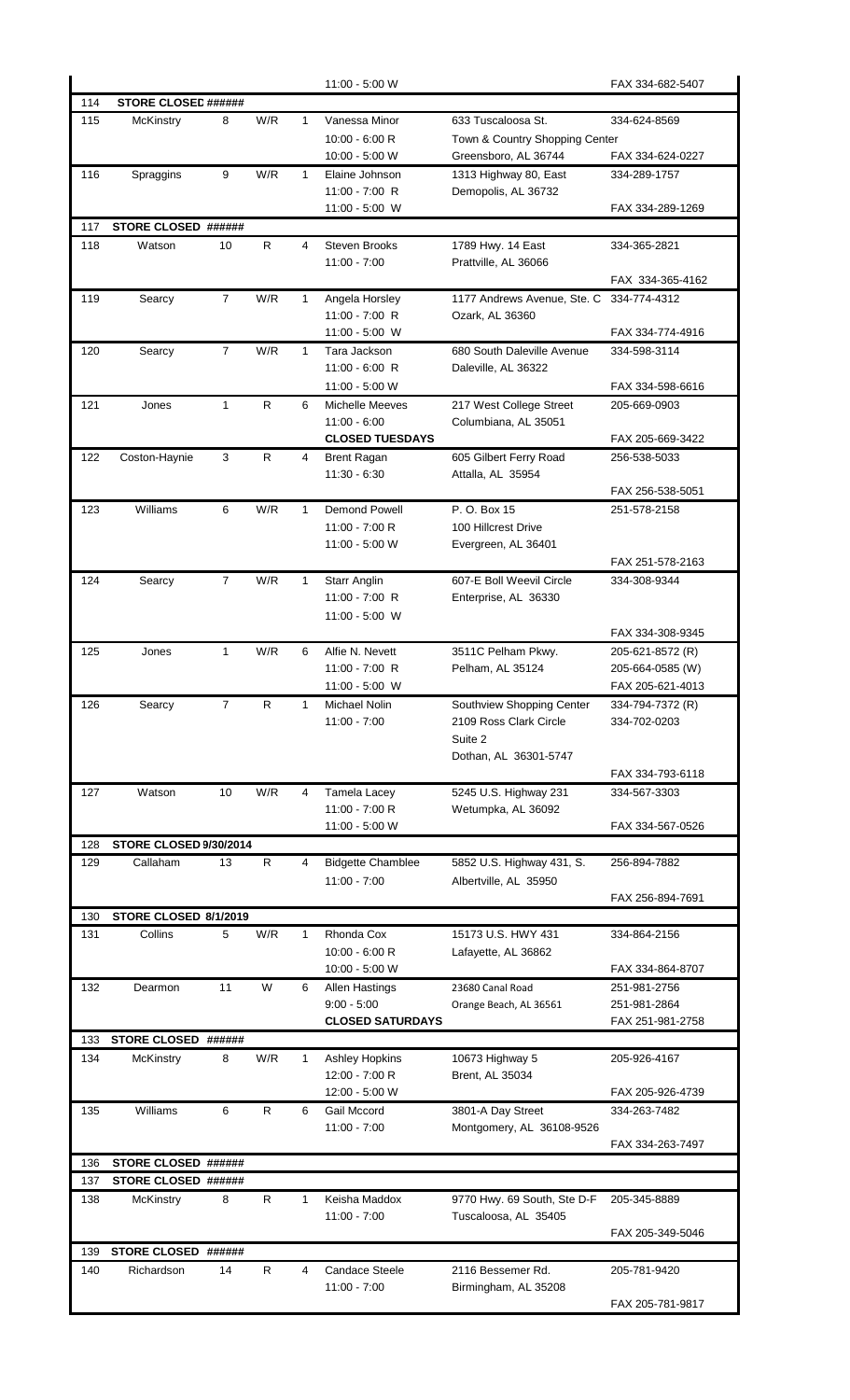| 141 | Spraggins           | 9              | R            | 6 | Monica Turner<br>$11:00 - 7:00$       | 7820 Moffett Road<br>Semmes, AL 36575         | 251-645-8146                     |
|-----|---------------------|----------------|--------------|---|---------------------------------------|-----------------------------------------------|----------------------------------|
|     |                     |                |              |   |                                       |                                               | FAX 251-645-8151                 |
| 142 | Williams            | 6              | W/R          | 1 | Charlotte Edmondson<br>11:00 - 7:00 R | 170 Greenville Bypass<br>Greenville, AL 36037 | 334-382-7889                     |
|     |                     |                |              |   | 11:00 - 5:00 W                        |                                               | FAX 334-382-8896                 |
| 143 | Harkins             | 2              | $\mathsf{R}$ | 4 | <b>Bianca Watts</b><br>$11:00 - 7:00$ | 5712 Chalkville Rd<br>Suite 100               | 205-815-4694<br>FAX 205-815-4712 |
| 144 | Richardson          | 14             | R            | 2 | Tameoka Hackman                       | Birmingham, AL 35235<br>2492 Palomino Lane    | 205-798-7114                     |
|     |                     |                |              |   | $11:00 - 7:00$                        | Birmingham, AL 35214<br>(Adamsville)          | FAX 205-798-7438                 |
| 145 | STORE CLOSED ###### |                |              |   |                                       |                                               |                                  |
| 146 | Jones               | $\mathbf{1}$   | ${\sf R}$    | 6 | <b>Brandon Wright</b>                 | 114 Commerce Parkway                          | 205-403-8704                     |
|     |                     |                |              |   | $11:00 - 7:00$                        | Pelham, AL 35124                              | FAX 205-733-9569                 |
| 147 | STORE CLOSED ###### |                |              |   |                                       |                                               |                                  |
| 148 | Callaham            | 13             | W/R          | 4 | Shannon Warren                        | 3305 South Broad Street                       | 256-574-2820                     |
|     |                     |                |              |   | 11:00 - 7:00 R                        | Scottsboro, AL 35769                          |                                  |
|     |                     |                |              |   | 11:00 - 5:00 W                        |                                               | FAX 256-574-3304                 |
| 149 | STORE CLOSED ###### |                |              |   |                                       |                                               |                                  |
| 150 | McDonald            | 12             | $\mathsf{R}$ | 2 | Cindy Byrd                            | 924 Florence Boulevard                        | 256-765-1279                     |
|     |                     |                |              |   | $11:00 - 7:00$                        | Florence, AL 35630                            | FAX 256-766-0769                 |
| 151 | McDonald            | 12             | R            | 2 | Courtney Taylor                       | 6790 University Dr. N.W.                      | 256-217-0787                     |
|     |                     |                |              |   | $11:00 - 7:00$                        | Huntsville, AL 35806                          | FAX 256-217-0788                 |
| 152 | McDonald            | 12             | R            | 2 | Kerri Barnett                         | 614 Hwy. 31, South                            | 256-232-5629                     |
|     |                     |                |              |   | $11:00 - 7:00$                        | Athens, AL 35611                              |                                  |
|     |                     |                |              |   |                                       |                                               | FAX 256-232-7187                 |
| 153 | Coston-Haynie       | 3              | W/R          | 6 | Kim McCurdy                           | 207 E. Meighan Blvd.                          | 256-547-7370                     |
|     |                     |                |              |   | 11:00 - 7:00 R                        | Gadsden, AL 35903                             |                                  |
|     |                     |                |              |   | 11:00 - 5:00 W                        |                                               | FAX 256-547-7693                 |
| 154 | Richardson          | 14             | W/R          | 2 | Kathy Mitchell                        | 2585 US Highway 43                            | 205-487-1173                     |
|     |                     |                |              |   | 11:00 - 7:00 R                        | Winfield, AL 35594                            |                                  |
|     |                     |                |              |   | 11:00 - 5:00 W                        |                                               | FAX 205-487-1161                 |
| 155 | Coston-Haynie       | 3              | W/R          | 4 | <b>Christine Hensley</b>              | 210 DeKalb Plaza Blvd., SW                    | 256-997-1072                     |
|     |                     |                |              |   | 11:00 - 7:00 R                        | Ft. Payne, AL 35967                           |                                  |
|     |                     |                |              |   | 11:00 - 5:00 W                        |                                               | FAX 256-997-1089                 |
| 156 | Coston-Haynie       | 3              | R            | 4 | Tina Schramke                         | 29 East 12th Street                           | 256-238-5176                     |
|     |                     |                |              |   | $11:00 - 7:00$                        | Anniston, AL 36201                            |                                  |
|     |                     |                |              |   |                                       |                                               | FAX 256-238-7738                 |
| 164 | Peters              | 4              | $\mathsf{R}$ | 6 | Jacquelin Chapman                     | 2852 Dauphin Island Parkway                   | 251-450-2514                     |
|     |                     |                |              |   | $11:00 - 7:00$                        | Mobile, AL 36605                              |                                  |
|     |                     |                |              |   |                                       |                                               | FAX 251-450-2593                 |
| 165 | Spraggins           | 9              | W/R          | 6 |                                       | 20885 Hwy. 43                                 | 251-829-9152                     |
|     |                     |                |              |   | 11:00 - 7:00 R                        | Mt. Vernon, AL 36560                          |                                  |
|     |                     |                |              |   | 11:00 - 5:00 W                        |                                               | FAX 251-829-9157                 |
|     |                     |                |              |   |                                       |                                               |                                  |
| 175 | Williams            | 10             | R            | 4 | Jerry Smothers                        | 2786 Eastern Blvd.                            | 334-274-0419                     |
|     |                     |                |              |   | 10:00 - 8:00 R                        | Montgomery, AL 36117                          |                                  |
|     |                     |                |              |   |                                       |                                               | FAX 334-274-0312                 |
|     |                     |                |              |   |                                       |                                               |                                  |
| 176 | Greene              | 15             | W/R          | 6 | James Nichols                         | Chelsea Corners Suite #44                     | 205-678-0112                     |
|     |                     |                |              |   | 11:00 - 7:00 R                        | Chelsea, AL 35043                             |                                  |
|     |                     |                |              |   | 11:00 - 5:00 W                        |                                               | FAX 205-678-2065                 |
| 177 | Harkins             | 2              | R            | 2 |                                       | 7621 Crestwood Boulevard                      | 205-592-0285                     |
|     |                     |                |              |   | Marty Robertson<br>$11:00 - 7:00$     | Birmingham, AL 35210                          | 205-915-0955                     |
|     |                     |                |              |   |                                       |                                               |                                  |
|     |                     |                |              |   |                                       |                                               | FAX 205-592-0107                 |
| 179 | Dearmon             | 11             | W/R          | 6 | Teresa Dixon                          | 18440 Lillian Drive, Suite A                  | 251-947-2084                     |
|     |                     |                |              |   | 11:00 - 7:00 R                        | Robertsdale, AL 36567                         |                                  |
|     |                     |                |              |   | 11:00 - 5:00 W                        |                                               | FAX 251-947-2085                 |
| 180 | STORE CLOSED ###### |                |              |   |                                       |                                               |                                  |
| 181 | Peters              | 4              | R            | 6 | <b>Bridgette Stevenson</b>            | 4651 Springhill Ave., Unit B                  | 251-340-0683                     |
|     |                     |                |              |   | $11:00 - 7:00$                        | Mobile, AL 36608                              |                                  |
|     |                     |                |              |   |                                       |                                               | FAX 251-340-0485                 |
| 182 | Peters              | $\overline{4}$ | R            | 6 | Lillie Jones                          | 8694 Cottage Hill Rd                          | 251-607-7021                     |
|     |                     |                |              |   | $11:00 - 7:00$                        | Mobile, AL 36695                              |                                  |
|     |                     |                |              |   |                                       |                                               | FAX 251-634-3289                 |
|     |                     |                |              |   |                                       |                                               |                                  |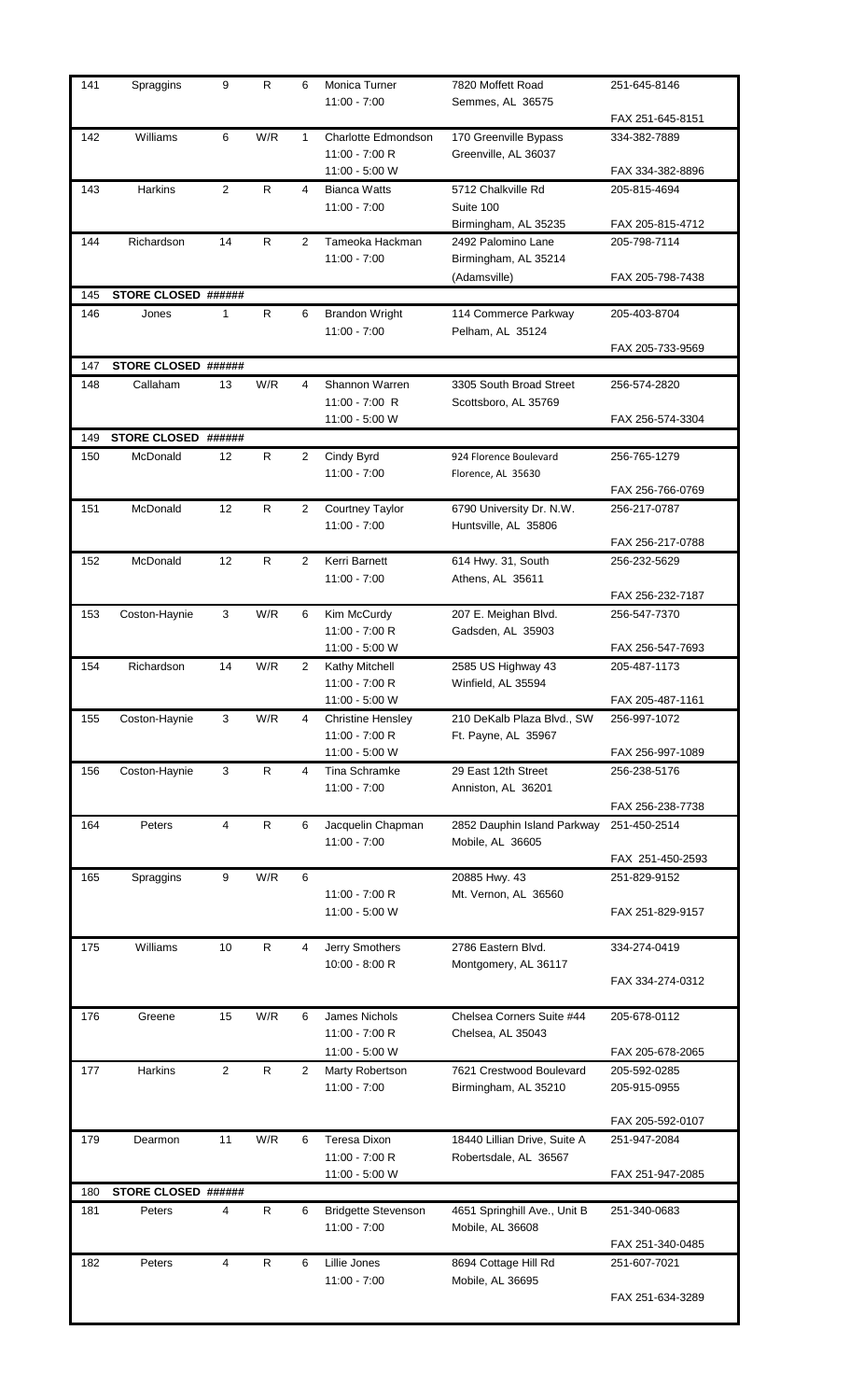| 183 | McKinstry              | 8            | R            | 1 | Rachel Washington<br>$11:00 - 7:00$      | 4701 University Blvd., East<br>Tuscaloosa, AL 35404                           | 205-553-3577                     |
|-----|------------------------|--------------|--------------|---|------------------------------------------|-------------------------------------------------------------------------------|----------------------------------|
|     |                        |              |              |   |                                          |                                                                               | FAX 205-553-3598                 |
| 184 | Jones                  | $\mathbf{1}$ | R            | 6 | Amber Stein<br>$11:00 - 7:00$            | 160 Market Place Circle Suite 1 205-668-0122<br>Calera, AL 35040 (Mailbox 11) |                                  |
|     |                        |              |              |   |                                          |                                                                               | FAX 205-668-2911                 |
| 185 | Harkins                | 2            | W/R          | 4 | Rashin Farley<br>11:00 - 7:00 R          | 2228 Village Drive Box 4<br>Moody, AL 35004                                   | 205-640-2784                     |
|     | Callaham               | 13           | R            |   | 11:00 - 5:00 W                           | 3750 Hwy. 53 NW, Suite V                                                      | FAX 205-640-2819                 |
| 186 |                        |              |              | 2 | Johnny Holloway<br>$11:00 - 7:00$        | Huntsville, AL 35806                                                          | 256-852-7988<br>FAX 256-852-7956 |
| 190 | STORE CLOSED ######    |              |              |   | <b>WHOLESALE ONLY</b>                    |                                                                               |                                  |
| 191 | STORE CLOSED 7/16/1999 |              |              |   |                                          |                                                                               |                                  |
| 192 | Jones                  | $\mathbf{1}$ | W            | 6 | Dawn Butler                              | 220 W. Oxmoor Road                                                            | 205-290-9286                     |
|     |                        |              |              |   | $9:00 - 5:00$<br><b>CLOSED SATURDAYS</b> | Birmingham, AL 35209                                                          | FAX 205-290-9288                 |
| 193 | Callaham               | 13           | W            | 4 | <b>Carlington West</b>                   | 2612 Leeman Ferry Road, SW 256-533-2787                                       |                                  |
|     |                        |              |              |   | $9:00 - 5:00$                            | Huntsville, AL 35801                                                          |                                  |
|     |                        |              |              |   | <b>CLOSED SATURDAYS</b>                  |                                                                               | FAX 256-533-1715                 |
| 194 | McKinstry              | 8            | W            | 4 | Memory Amerson                           | 5222 Whigham Circle                                                           | 205-759-2119                     |
|     |                        |              |              |   | $9:00 - 5:00$                            | Tuscaloosa, AL 35405                                                          | 205-759-2135                     |
|     |                        |              |              |   | <b>CLOSED SATURDAYS</b>                  |                                                                               | 205-759-2663                     |
| 195 | <b>STORE CLOSED</b>    | ######       |              |   |                                          |                                                                               |                                  |
| 196 | Peters                 | 4            | W            | 6 | Tammy Walker                             | 3740-B Joy Springs Road                                                       | 251-666-1542                     |
|     |                        |              |              |   | $9:00 - 5:00$<br><b>CLOSED SATURDAYS</b> | Mobile, AL 36693                                                              | FAX 251-666-1456                 |
| 225 | McDonald               | 12           | W/R          | 2 | <b>Teresa Cornelius</b>                  | 15046 Highway 43                                                              | 256-332-4494                     |
|     |                        |              |              |   | 11:00 - 7:00 R                           | Russellville, AL 35653                                                        |                                  |
|     |                        |              |              |   | 11:00 - 5:00 W                           |                                                                               | FAX 256-332-5715                 |
| 226 | Collins                | 5            | R            | 1 | Michelle Johnson                         | 3051 Frederick Rd.                                                            | 334-749-0636                     |
|     |                        |              |              |   | $11:00 - 7:00$                           | Suite 1                                                                       |                                  |
|     |                        |              |              |   |                                          | Opelika, AL 36801                                                             | FAX 334-749-2847                 |
| 227 | McKinstry              | 8            | W/R          | 1 | Wanda Taggart                            | 120 Broad Street                                                              | 205-373-0512                     |
|     |                        |              |              |   | 11:00 - 6:00 R                           | Aliceville, AL 35442                                                          |                                  |
|     |                        |              |              |   | 11:00 - 5:00 W                           |                                                                               |                                  |
|     |                        | 3            |              |   |                                          |                                                                               | FAX 205-373-0514                 |
| 228 | Coston-Haynie          |              | W/R          | 4 | Charles Hornyak<br>11:30 - 6:30 R        | 1520 W. Main St.<br>Centre, AL 35960                                          | 256-927-6070                     |
|     |                        |              |              |   | 11:30 - 5:00 W                           |                                                                               | FAX 256-927-6090                 |
| 229 | Watson                 | 10           | $\mathsf{R}$ | 1 | <b>Teresa Harris</b>                     | 3620 Wetumpka Highway                                                         | 334-272-0094                     |
|     |                        |              |              |   | $11:30 - 6:30$                           | Montgomery, AL 36110                                                          |                                  |
|     |                        |              |              |   |                                          |                                                                               | FAX 334-272-0095                 |
| 230 | <b>Harkins</b>         | $\mathbf{2}$ | R.           | 4 | Lasalle Lathem                           | 6662 Hwy. 75, Suite 120                                                       | 205-680-2747                     |
|     |                        |              |              |   | $11:00 - 7:00$                           | Pinson, AL 35126                                                              |                                  |
|     |                        | 3            |              |   |                                          |                                                                               | FAX 205-680-8991                 |
| 231 | Coston-Haynie          |              | W/R          | 4 | Harvey Richey<br>11:30 - 6:30 R          | 324 Spirit Drive<br>Heflin, AL 36264                                          | 256-463-3103                     |
|     |                        |              |              |   | 11:30 - 5:00 W                           |                                                                               |                                  |
|     |                        |              |              |   | <b>CLOSED TUESDAYS</b>                   |                                                                               | FAX 256 463-3142                 |
| 232 | Harkins                | 2            | W/R          | 4 | Patricia Steele                          | 308 Second Avenue West                                                        | 205-625-3340                     |
|     |                        |              |              |   | 11:00 - 7:00 R                           | Oneonta, AL 35121                                                             |                                  |
|     |                        |              |              |   | 11:00 - 5:00 W                           |                                                                               | FAX 205-625-3360                 |
| 233 | Jones                  | $\mathbf{1}$ | R.           | 4 | Kemi Adeshina                            | 9200 Highway 119                                                              | 205-621-9149                     |
|     |                        |              |              |   | $11:00 - 7:00$                           | <b>Suite 1800</b>                                                             |                                  |
|     |                        |              |              |   |                                          | Alabaster, AL 35007                                                           |                                  |
|     |                        |              |              |   |                                          |                                                                               | FAX 205-621-9162                 |
| 234 | Peters                 | 4            | R            | 6 | <b>Samuel Henries</b><br>$11:00 - 7:00$  | 1390 Tingle Circle<br>Suite D-5                                               | 251-471-2950                     |
|     |                        |              |              |   |                                          | Mobile, AL 36606                                                              |                                  |
|     |                        |              |              |   |                                          |                                                                               | FAX 251-471-2971                 |
| 235 | Watson                 | 10           | R            | 1 |                                          | 3970 Atlanta Highway                                                          | 334-244-0834                     |
|     |                        |              |              |   | $11:00 - 7:00$                           | Montgomery, AL 36109                                                          |                                  |
|     |                        |              |              |   |                                          |                                                                               | FAX 334-244-0861                 |
| 236 | Harkins                | 2            | W            | 6 | Paul Cook                                | 5100 East Lake Boulevard                                                      | 205-841-9724                     |
|     |                        |              |              |   | $9:00 - 5:00$                            | Birmingham, AL 35217                                                          | FAX 205-808-9019                 |
|     |                        |              |              |   | <b>CLOSED SATURDAYS</b>                  |                                                                               | FAX 205-808-1590                 |
| 237 | Collins                | 5            | W            | 1 | Donna Gray<br>$9:00 - 5:00$              | 2220 Enterprise Drive<br>Opelika, AL 36801                                    | 334-741-8081                     |
|     |                        |              |              |   | <b>CLOSED SATURDAYS</b>                  |                                                                               | FAX 334-749-8408                 |
|     |                        |              |              |   |                                          |                                                                               |                                  |